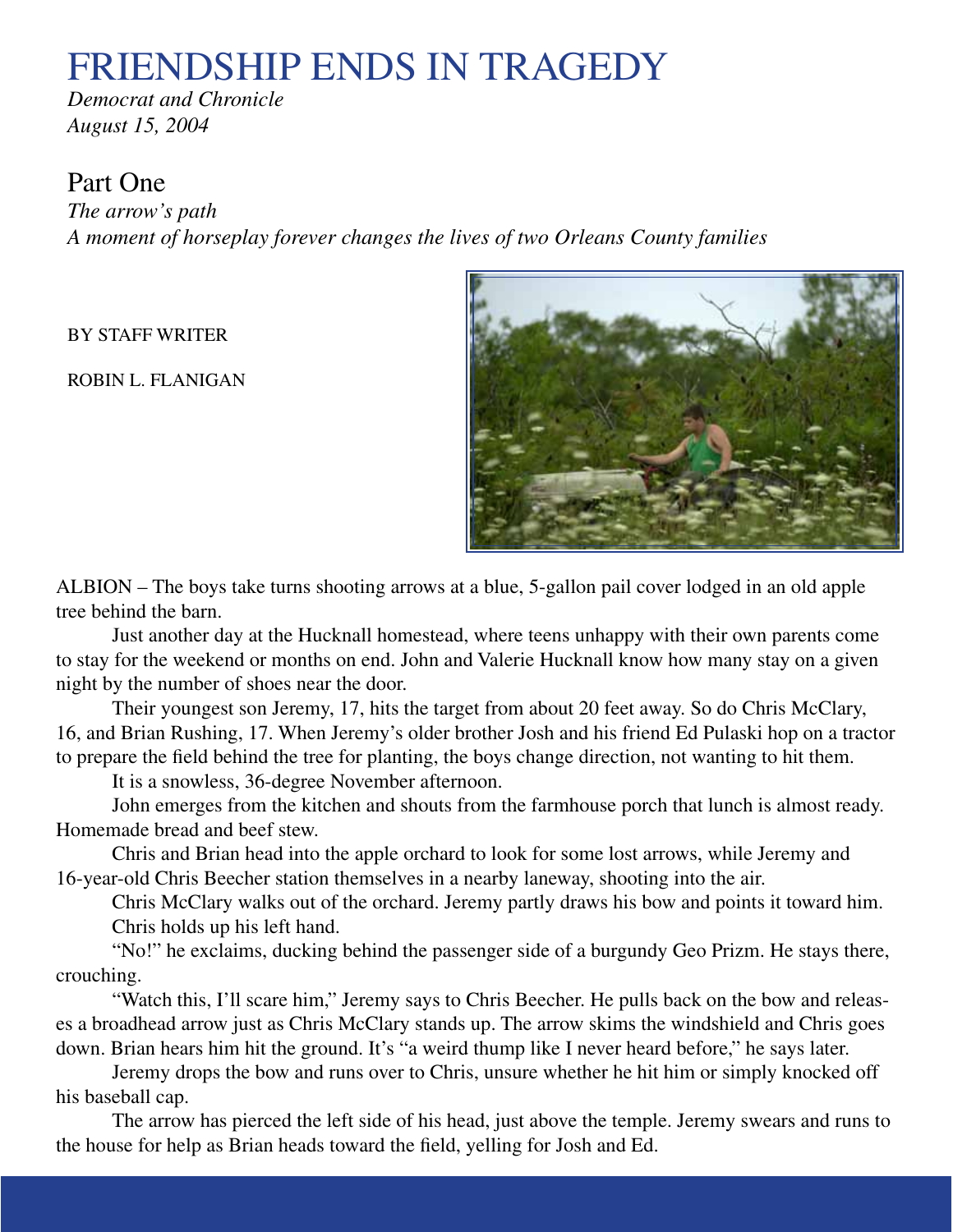When the three boys reach Chris, he's thrashing around, trying to pull out the arrow. Brian grabs one hand, Ed grabs the other. Josh takes off his shirt and holds it against the wound to slow the bleeding. Jeremy, returning with his parents, lifts Chris' feet off the ground as his father clips the arrow short with tin snips. Chris Beecher drapes his coat over his shaking friend.

"Now you really did it. You messed up this time," Brian tells Jeremy repeatedly.

#### *A son remembered*

What happened at the Hucknalls' was – and still is – the talk of this Orleans County town. Albion is a small place, where people need to exchange only the last four digits of their phone number.

Some think Jeremy got off easy. Originally charged with second-degree manslaughter, he pleaded guilty to criminally negligent homicide and was sentenced in February to four months of weekends in jail and five years of probation. Cindy McClary, Chris' mother, made an emotional plea in court for leniency, something she believes her son would have wanted her to do. Jeremy and Chris were like brothers.

Others say that killing his friend is punishment enough. Chris died at Erie County Medical Center in Buffalo, about seven hours after being hit. More than 700 people attended his funeral.

They argue their opinions and go on with their lives. News helicopters no longer swirl overhead. Reporters no longer keep vigil in cars parked across the street. Three months from now, an entire year will have passed.

But the story is far from over.

For those closest to the tragedy, time has been no healer. They continue to struggle - trying to forget, wanting to blame, wondering how to move on now that Chris is gone.

His family was able to pay for the funeral but by June, money still is tight. So on a Thursday night early in the month, hundreds of people attend a benefit dinner at the American Legion hall downtown to raise money for a headstone.

Jeremy is here, stirring spaghetti, washing dishes.

"My son was loved, really loved," Cindy says through tears as she watches people stream in. Teachers, county legislators, neighbors and classmates. "There were times he didn't feel he was."

Sophomore year had been hard for her middle child, a sarcastic comedian with an adventurous spirit.

He was still adjusting to the move he made with his mother and two brothers two years earlier, after his parents split up, from a spacious trailer - where he had lived 13 years - to a smaller apartment. He was bored. He wanted to quit school.

But he had changed by summer. He was hanging out with Jeremy more, fishing and playing pool and volunteering at the Legion. With Jeremy's help, he built a yellow birdhouse for his mother: He walked into the living room and asked her to close her eyes. She was lying on the couch with a headache and didn't feel like obliging, but gave in when he wouldn't go away.

"Mom, I remembered your favorite color," he had told her. "Here's your sunshine." Cindy wasn't so worried about him anymore.

The phone rang Nov. 9 just as she was planning a drive to the Hucknalls, to see whether Chris wanted to go out for Chinese food. When she heard that he had been hurt, that an ambulance was on its way and that she needed to come to the farmhouse immediately, she figured he had fallen off an allterrain vehicle. She was always after him to wear a helmet.

No one said anything when she arrived. Their hands were over their mouths. It was obvious things were worse than she thought.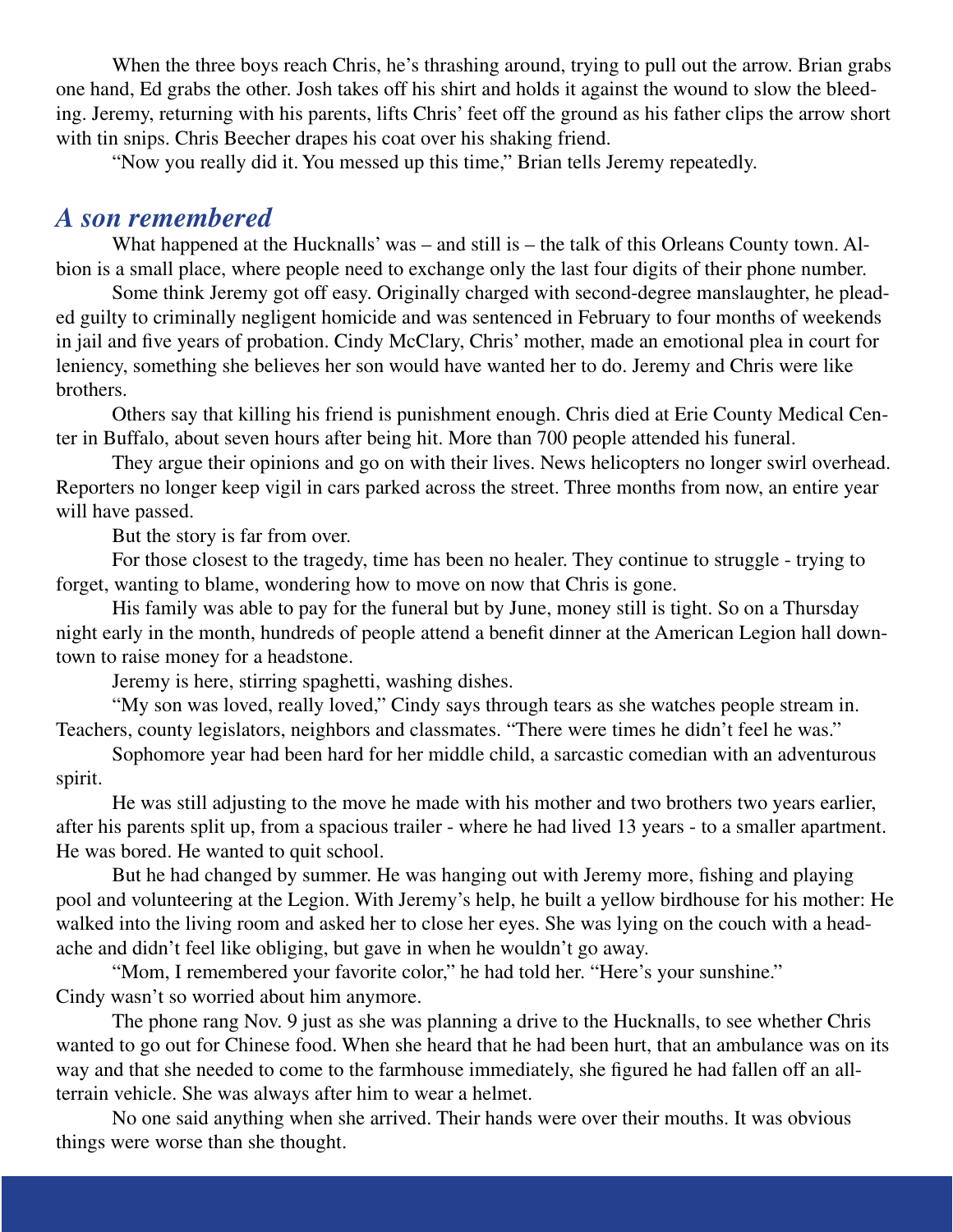# *Grief and anger*

Cindy refuses to read the police reports and witness statements. She appeared in court only on the day of Jeremy's sentencing.

"We have to believe what's in here," she explains, patting her heart, "that kids were being kids. He popped up, it was too late and he didn't get down fast enough. This time, it beat him. If I try to believe anything different than that, it will kill me."

Her ex-husband – their divorce was final three days before Chris was killed – sees things differently. Steve McClary has no sympathy for Jeremy, whom he wanted put behind bars for at least 15 years, or for Jeremy's father, who he believes is partly responsible for Chris' death because he wasn't supervising the boys.

Steve and his fiancee, Janette Pinson, show up at the spaghetti dinner after reading about it in the Pennysaver.

"This is his father and no one told him this was going on," says Janette.

John walks up to thank them for coming but is called away. Janette catches up with him and asks him to keep his distance. There's too much anger – Chris is the fourth member of Steve's immediate family to die in three years.

Steve wonders whether Chris would be alive if they had spent more time together. In recent years, they saw each other about twice a month and on holidays, despite living four miles apart.

But he doesn't dwell on that. Steve most regrets not knowing what Jeremy looked like - he had never seen him before – when he was saying his last goodbye: "If I knew it was him at the hospital, he would've been laying right there next to my son."

## *Fear for the future*

John Hucknall sits at his kitchen table three weeks later, taking long drags off his Marlboro.

Forty years ago, he found his younger brother behind the barn – about 60 feet from where he knelt beside Chris – fatally crushed by the '47 Chevy he had given Jimmy two weeks earlier for his 16th birthday. The bumper jack that Jimmy used to crawl under the car had collapsed.

John's father never got over the loss, and John fears the same for his own son. He has seen them both withdraw and then break down when they thought no one was watching.

"This is the first year since '48 I haven't done a small garden," he says. "Too much going on. I just don't have any ambition, I guess."

The barn needs a new roof. The orchard needs mowing. The beehives need to be split.

Jeremy has been smoking marijuana. In mid-June, he failed a drug test given after he failed to talk with his probation officer every day, as required. The probation violation means house arrest and a court appearance in 20 days.

John remembers when he was young, messing around with bows and arrows, shooting them toward the sky. His friends did the same thing. No one ever got hurt.

He thinks about the people he has known who have committed suicide over smaller things and wonders how much adversity his son can withstand.

Jeremy, the youngest of eight children, is extremely sensitive and not much of a talker. He went on antidepressants nearly 10 months before all of this, when there were mornings he refused to get out of bed for school – prompting his siblings to dump buckets of cold water on his head. His doctor doubled his dosage this February.

His parents wish the Probation Department would let Jeremy talk when he's ready. After all these months, even they approach the subject in bits and pieces. A lot at once will shut him down. He's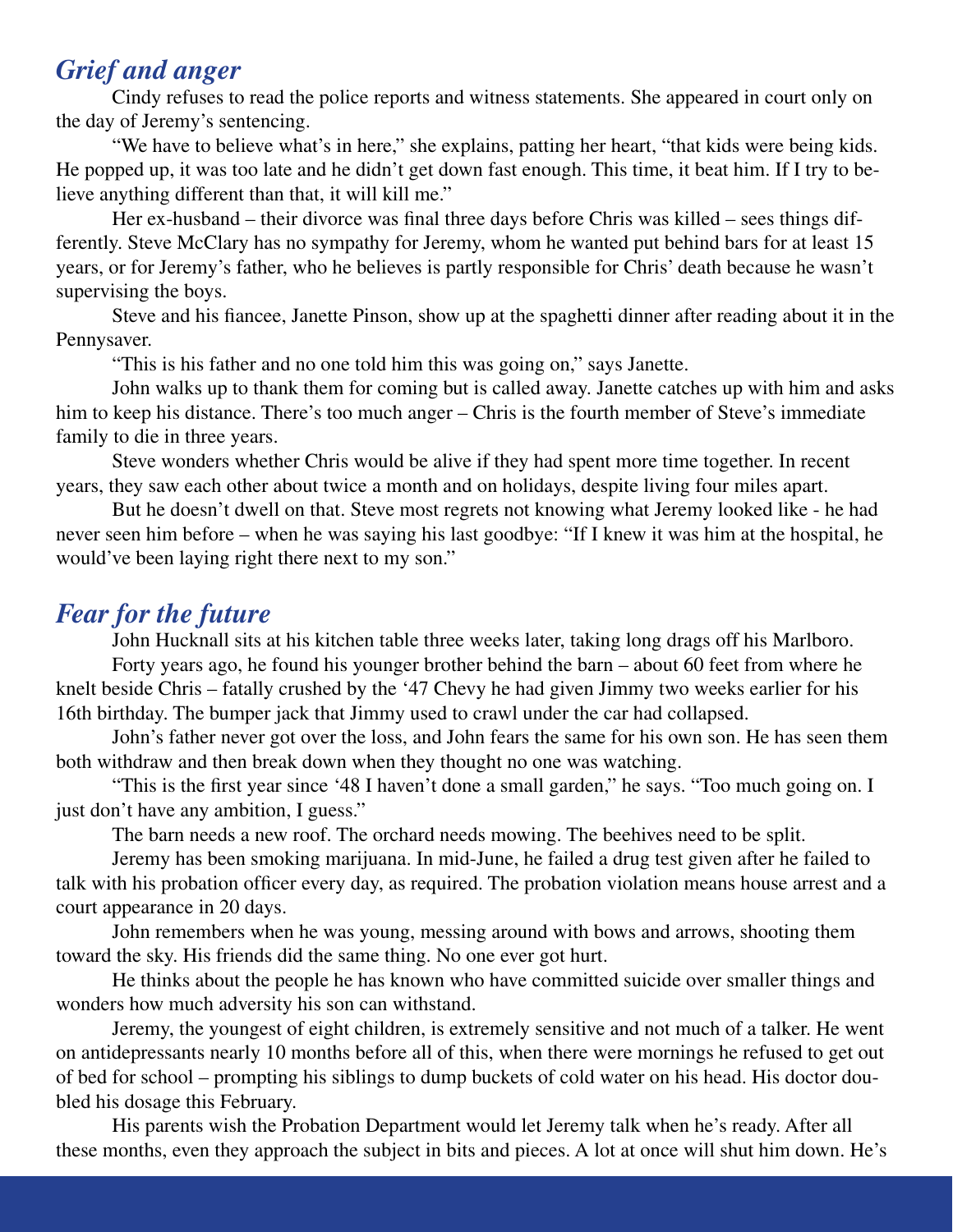always been that way.

But rules are rules, and now he's facing more time behind bars, under stricter conditions.

The weekends in county jail have been rough enough. He knows state prison would be worse.

"When you're brought up on a farm, you have to be tough," John says. "When you're brought up in a large family, you have to be tough. He's not.

"You don't take a little Honda car and try to make a tractor out of it."

Part Two *Democrat and Chronicle August 16, 2004*

*If only he had that moment back Two families face the reality that a son – and friend – is gone forever*

BY STAFF WRITER

ROBIN L. FLANIGAN



ALBION – Jeremy Hucknall sits on the porch step under a cloudy sky, his arms squared over his knees.

People have been swapping all kinds of stories about him getting busted for smoking marijuana.

"It's not like I do it to abuse it or anything," the 17-year-old says, his words soft and slow. "It makes me feel better. I'm taking depression pills, but they don't always help."

On a bleak Sunday afternoon in November, he and his friends had been shooting arrows near the barn by his family's Orleans County farmhouse. Jeremy drew his bow toward Chris McClary, 16, who had ducked for cover behind a car. He let go just as Chris stood up. The arrow pierced Chris' head, and he died that night.

Jeremy told an investigator the next day that he was just trying to shoot close to Chris and "scare him as a stupid joke." He pleaded guilty to criminally negligent homicide and was sentenced in February to four months of weekends in jail and five years of probation. His recent probation violation for smoking pot means house arrest, another court date and possibly time in a state prison.

For now, he has one more weekend to go at the Orleans County Jail, where he plays rummy and spades with other inmates, naps and watches TV. On Easter he was served baked chicken and mashed potatoes, both surprisingly tasty.

But everything behind bars is a reminder of what he has done.

"There's nothing to do but think about it," Jeremy says. "Just the fact that he's gone now." His voice cracks.

Chris spent more time at the old farmhouse than with his own family. Like most of the boys who end up staying there to escape their own family troubles, he addressed Jeremy's parents as "Ma" and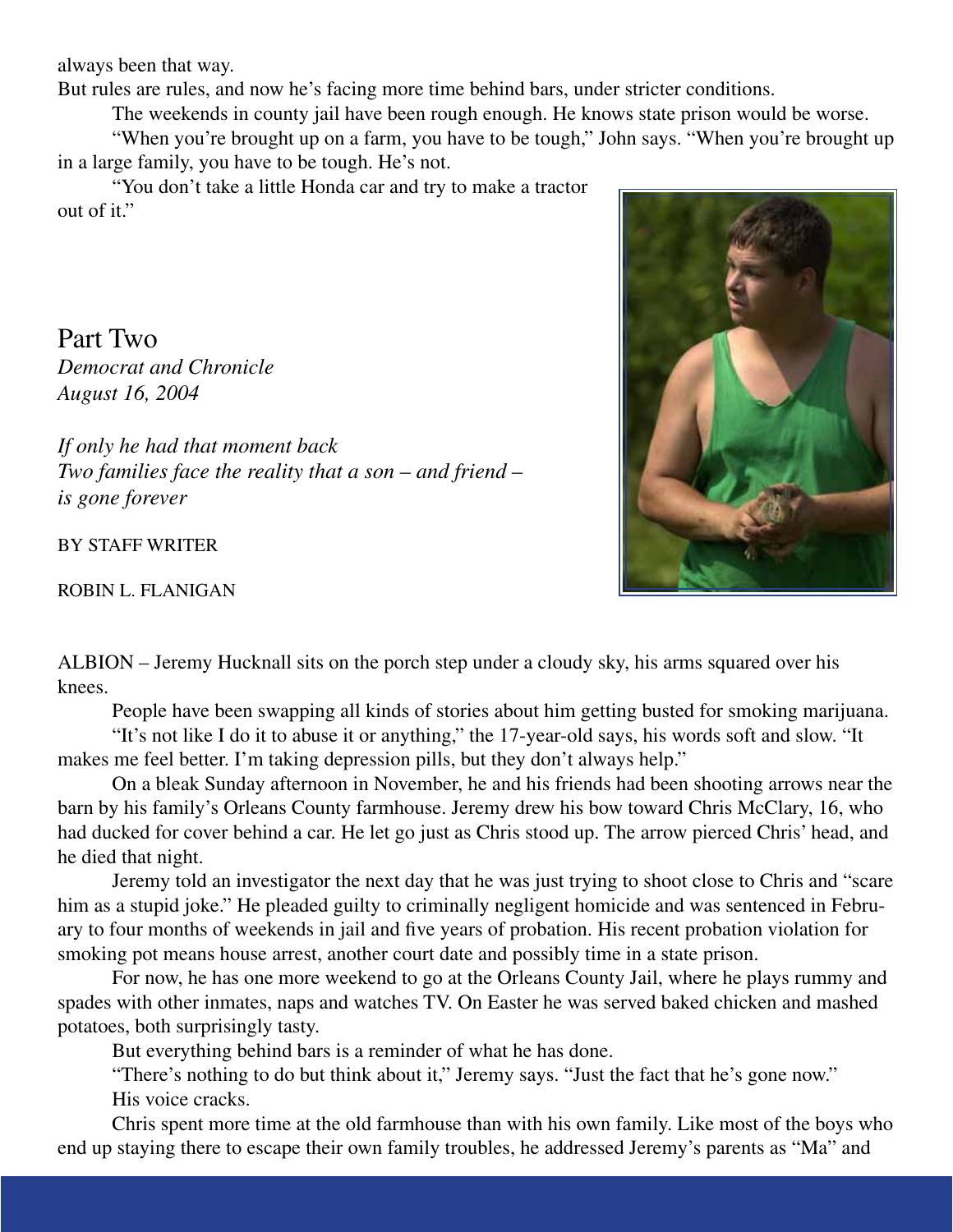"Pa." He spent summers driving through fields on souped-up tractors, customizing cars, swimming in Hulberton Quarry and earning meals and lodging – sometimes cash – for odd jobs around the farm and the American Legion hall downtown.

The rusted red schoolhouse bell he and Jeremy were going to hang next to the house still sits on the ground. A hundred pounds of garlic cloves they were going to plant fill plastic buckets on the porch.

Jeremy looks away, toward the barn.

"A couple weeks ago, I came back from jail and I wasn't exactly feelin' good or anything. I broke down in tears. I hate it when I get sad. It sucks."

Jeremy had gone straight from the car to the shower upstairs, then out to the porch to be alone. On his way back inside, he began sobbing, standing paralyzed at the sliding glass door. His mother guided him into the kitchen and handed over the tissues, worried that something terrible had happened over the weekend.

He was like that for three hours.

"I don't remember a time when he was that emotionally devastated," Valerie recalls. "He finally spurted out that he couldn't believe Chris was gone. I just tried to work him through it. I told him that everyone's grief comes in its own time."

# *Searching for closure*

Grief also comes in its own way.

Steve McClary brims with anger. He blames the Hucknalls for letting this happen to his middle son, and he blames himself for retreating after splitting from Chris' mother.

"He may still be alive if I spent more time with him. I know I missed out on things."

Though he rarely cries or talks about his feelings, he fell apart two weeks ago after getting in fiancee Janette Pinson's face and yelling: "I can't bring him back! Can you bring him back?"

Janette believes that Steve and his ex-wife, Cindy McClary – who considered Jeremy another son and asked the court for leniency during sentencing – will eventually regret continuing their combative relationship through Chris' burial.

"They haven't done the closure as the parents of this child, and it's a shame," she says. "No matter how much you hate that person, you put your differences aside. That was the time to do it, and they didn't."

In June, Cindy attempted her own closure, driving by the Hucknall house for the first time since November. Her heart was racing as she passed by, looking over her shoulder for evidence of that cold afternoon. She hasn't traveled that route since.

She cries every day, unable to return to her secretarial job. She feels guilty that her 22-year-old son, Steve, quit attending Genesee Community College to support her and his brother Tyler, 12. He works full time as a bank representative at Washington Mutual in town.

"I keep letting my kids down," she says. "I feel sorry for them. They need my help and understanding, but I don't know how to help them because I don't know how to help myself."

Cindy takes comfort in what she senses are signs from Chris – visions of the number seven and pennies scattered around the house even after she has cleaned up. Her sister tells her the pennies are from heaven. She can't figure out what the number seven means.

She sought counseling for eight months but walked out for good after her therapist mentioned details about the incident that she didn't want to hear.

Neither of her sons wants counseling. Tyler still won't sleep in the room he shared with Chris, even after Cindy took the frames off both beds, bought new sheets and packed away Chris' things in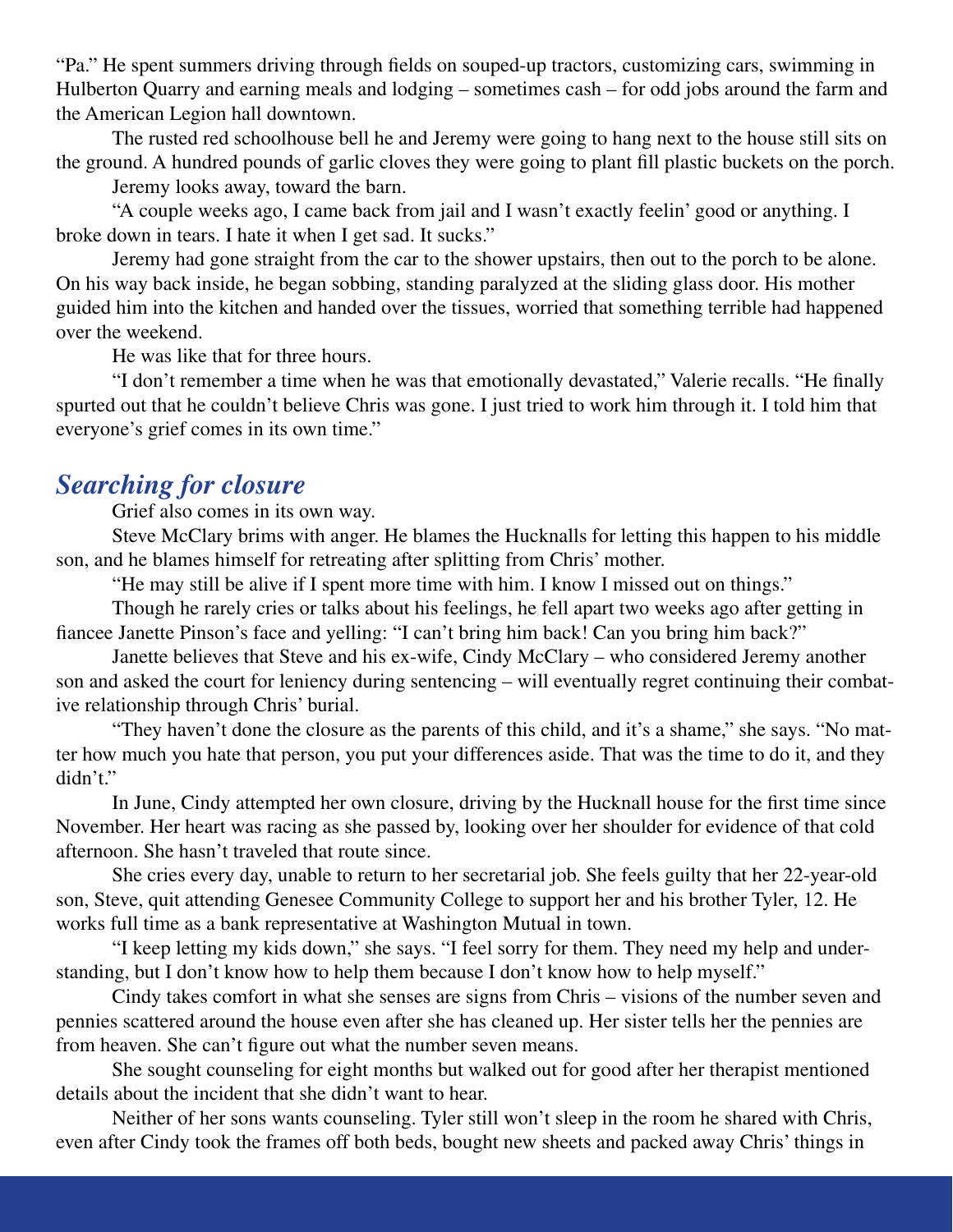March. He goes in only for clothes and PlayStation games. He usually spends the night on the living room couch, though at times he prefers the floor next to his mother's bed.

Steve paid tribute to his younger brother with a tattoo covering his upper left arm. Their father went to one counseling appointment, making good on a promise to Orleans County District Attorney Joseph V. Cardone.

He refuses to go back. "I told Cardone I'd go. I went. That's it."

### *Back to court*

Jeremy, in a navy suit, sits with his parents on a red bench outside the courthouse. Three of his friends – including Chris Beecher and Brian Rushing, who were there when Chris was hit – sit on another. One of his sisters and a niece wait with them.

It is an unseasonably cool July afternoon.

John Hucknall is clutching a statement he wrote that he later gives his lawyer to show Cardone. He wants to protect Jeremy from his own quiet nature: "He does not speak much to teachers or people he has known for years. I know of at least twice his probation officer was very frustrated and spoke harshly to Jeremy. Certainly this would make him go into his shell and not respond well and could mistakenly be taken as noncooperation."

Inside the courtroom, Judge James Punch asks Jeremy whether he wants to go to state prison. Jeremy says no. Punch acts surprised, says his actions seem to indicate otherwise, then sternly warns him to take probation seriously or face up to four years in the slammer. The judge expects him to shape up and return to court in 60 days. The date is set for Sept. 13.

Valerie heads home while John and Jeremy stop at the Probation Department. Her morning started with a message from her boss that she had been laid off. She plops into a chair on the porch and lights a cigarette.

Brian, 18, and Mike Coville, a 17-year-old live-in since September, drive up in a truck hauling trash bags bulging with clothes. Brian asks to stay awhile; he's not getting along with his father, who wants him to stop hanging around Jeremy. Valerie is playfully reluctant before agreeing.

"Where do they end up? Always here. Never fails," she sighs.

The boys go inside for milk and sandwiches.

For the most part, they try to pretend that everything is normal. They rarely talk about what happened, and what is happening now.

Mike was at the house the day Chris was hit, but he had left about two hours earlier. He lectures Jeremy occasionally about the consequences of violating probation. "He'll sit and listen, but when I get to the fact that I don't want him to go to jail, he kind of nods his head and walks away. That's the last place I want to see one of my best friends go. He don't get mad, 'cause he knows I'm right."

A week later, Jeremy has a black box strapped to his left ankle that tracks whether he stays within 150 feet of his front door – the parameters of his house arrest. He has been passing weekly drug tests and has started work on a two-tiered wraparound porch for his parents. After graduating from Charles D'Amico High School in the spring, he wants to run his own woodworking business out of the barn.

He figures he can stay out of trouble until his September court date: "It's not like I can go anywhere."

# *A daily visit*

Cindy's cell phone rings as she pulls into Mount Albion Cemetery.

It's 9:25 a.m. on a late July morning and Tyler is checking in, just as he had done 55 minutes